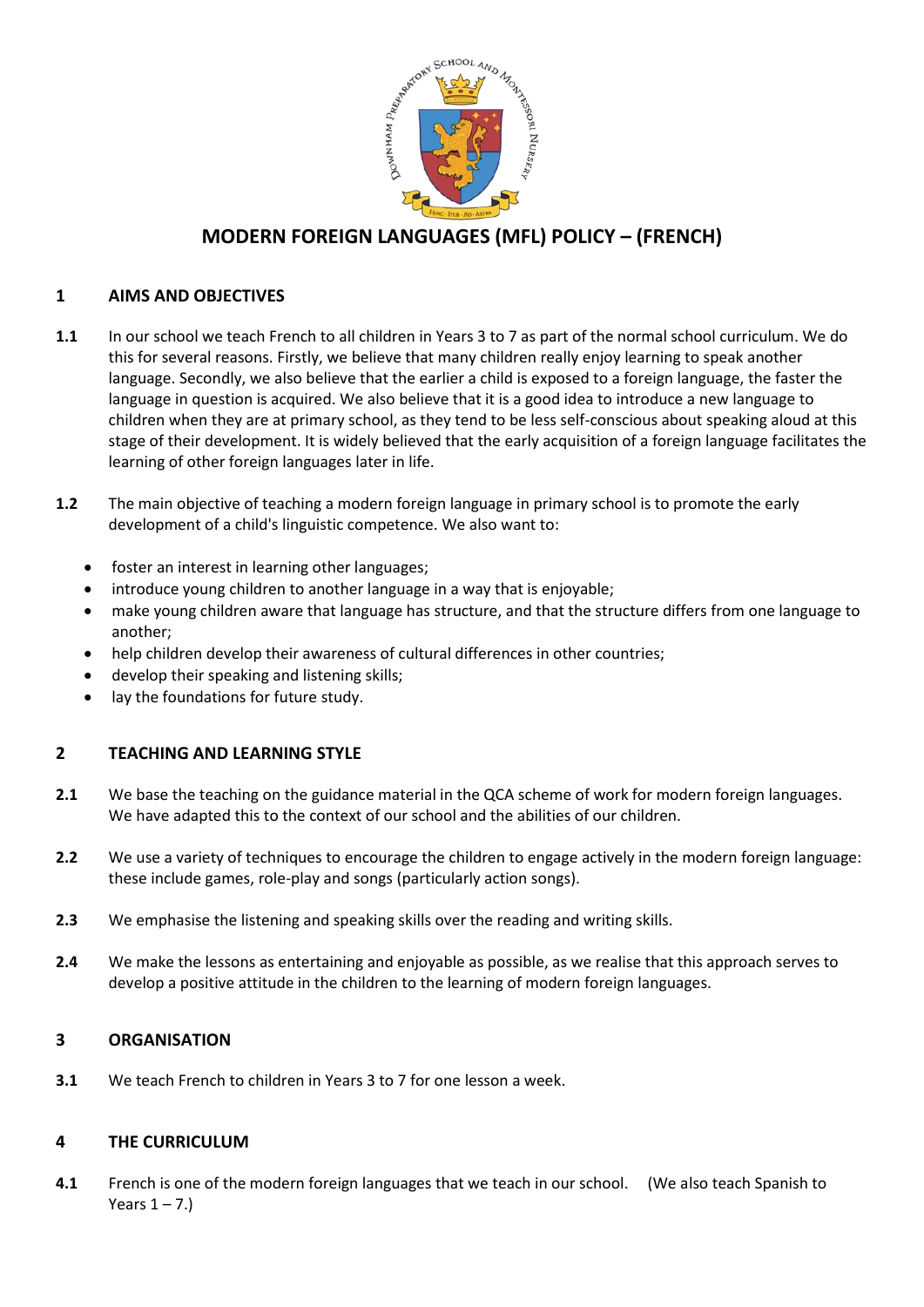#### **4.2** We teach the children to know and understand how to:

- ask and answer questions;
- use correct pronunciation and intonation;
- memorise words;
- interpret meaning;
- understand basic grammar;
- use dictionaries;
- work in pairs, and groups to communicate in the other language;
- look at life in another culture.

## **5 THE CONTRIBUTION OF MODERN FOREIGN LANGUAGES TO TEACHING IN OTHER CURRICULUM AREAS**

## **5.1 English**

The learning of a modern foreign language naturally contributes to the development of our children's listening and speaking skills.

## **5.2 Mathematics**

Children reinforce their time-telling skills by playing time-related games in the foreign language. We play number games, too, that reinforce their counting and calculation skills, expand their understanding of date, and increase their knowledge about money.

### **5.3 Personal, social and health education and citizenship**

One of the main benefits to the children of learning a modern foreign language at primary school level is a social one. Those children who have difficulty in reading and writing, but who have good aural skills, will often find that they excel at speaking in foreign languages. This success breeds confidence, which in turn increases self-esteem and gives them a more positive attitude to school in general.

#### **5.4 Spiritual, moral, social and cultural education**

By teaching a modern foreign language we contribute to the children's cultural education. They learn that many societies are multilingual. We teach them about festivals and customs related to the countries in which the language is spoken. We also give them the chance to hear stories set in the foreign culture.

## **5.5 Geography**

We ask the children to do research on the different countries in which French is spoken.

#### **5.6 Music**

We teach children songs in French– both traditional and modern – which of course helps them develop a sense of rhythm and an ear for melody.

#### **5.7 History**

We teach children about significant historical figures and events in the history of France).

#### **5.8 Science**

Children reinforce their knowledge of parts of the body through related games, such as a French version of 'Simon Says', or 'Head, Shoulders, Knees and Toes'.

## **6 MODERN FOREIGN LANGUAGES AND INCLUSION**

**6.1** At **our school** we teach a modern foreign language to all children, whatever their ability. A modern foreign language forms part of the school curriculum policy to provide a broad and balanced education to all children. Through our modern foreign language teaching we provide learning opportunities that enable all pupils to make progress.